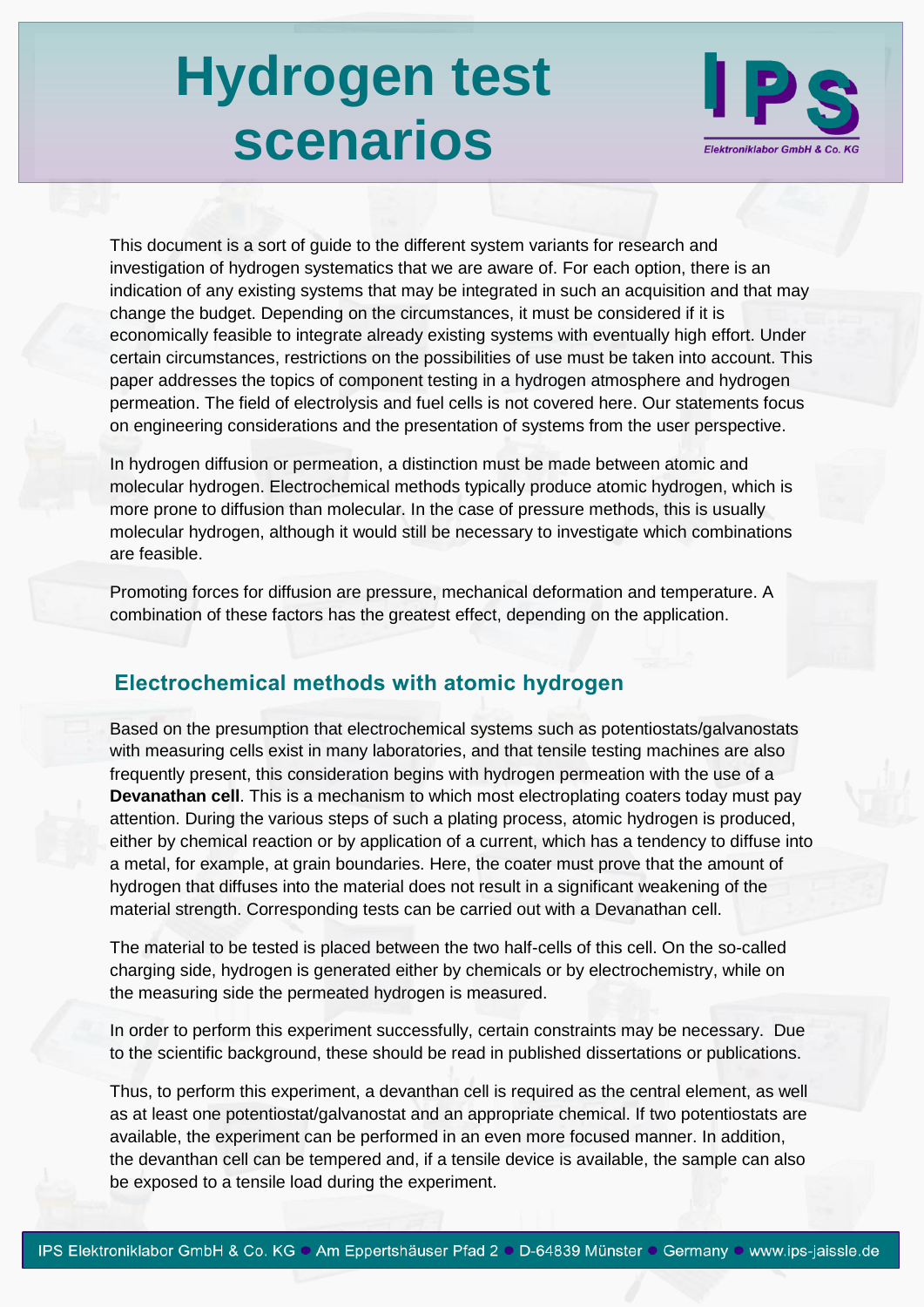

Another option is to use a potentiostat with a **standard measuring cell**. Here, a round or flat sample can be connected as a working electrode and polarized with cathodic potential in the hydrogen production region. If necessary, the cell is additionally tempered. After a certain exposure time, the specimen is removed from the cell, placed in a tensile machine and stretched until fracture occurs. Then the fracture pattern can be examined optically and compared with an unstressed specimen. This is also a method with certain boundary conditions, but one that does not require any additional investment if the above-mentioned equipment is available.

The next variant is the use of a so-called **TubeCell**. A round specimen is installed in this type of cell and mounted in a tensile machine. Now the sample can be mechanically loaded in the machine. Either a chemical or an electrochemical method can be used as an additional load. The fracture pattern of the sample is again the criteria for analysis here. This cell is currently built for room temperature only. However, this could be equipped with a double jacket or with a heating coil in the cell vessel, so that temperature can be controlled here.

## **Pressure variants with molecular hydrogen**

The simplest method here is a small **autoclave** in which the specimen to be tested is placed and then filled with pressurized hydrogen. An improvement would be a small **tensile device** (constant load) or a four-point flexure specimen, which is placed in the autoclave with the specimen clamped. In this case, however, the autoclave must be larger. If the autoclave is additionally temperature-controlled, an additional impact factor is added. In terms of price, such a system is in the lower segment of pressure tests.

The next variant is the so-called **hollow specimen technique**. The first publication on this subject dates back to 1984 on the occasion of the 60th birthday of Prof. Dr.-Ing. Hans Schlachter. [\[LINK\]](https://onlinelibrary.wiley.com/doi/epdf/10.1002/mawe.19840150508)

Here a tensile specimen is drilled hollow. Hydrogen with pressure (e.g. 1000bar) is brought into the borehole by an appropriate device. The sample can be mechanically loaded with different methods (SSRT, Cyclic Fatigue). In addition, it can be heated. If the sample fractures, the hydrogen contained in it (and in the feeding piping system) escapes into a **vacuum vessel** enclosing the tensile device. Due to the small amount of hydrogen and the way the test is carried out, there is no need to define an ATEX zone here, so the safety engineering requirements are moderate. The investments for such a plant are with the tensile testing machine between the before mentioned (with the small autoclaves as well as the static tensile test) and the now following.

From the current perspective, the most sophisticated stage of such a testing system is a plant consisting of a **tensile testing machine** (preferably servo-hydraulic), an **autoclave** (20l and more) with a **built-in load frame**, an **enclosure** with ventilation (for collecting the escaping hydrogen), a **gas management system** and a **safety-related PLC**.

With such a system, specimens can be tested in an ambient pressurized hydrogen atmosphere with slow tension/compression tests or with fatigue tests basically in situ. A thermostat provides the appropriate temperature (-40°C to 200°C). The safety equipment required for such a facility makes it expensive and also costly to operate.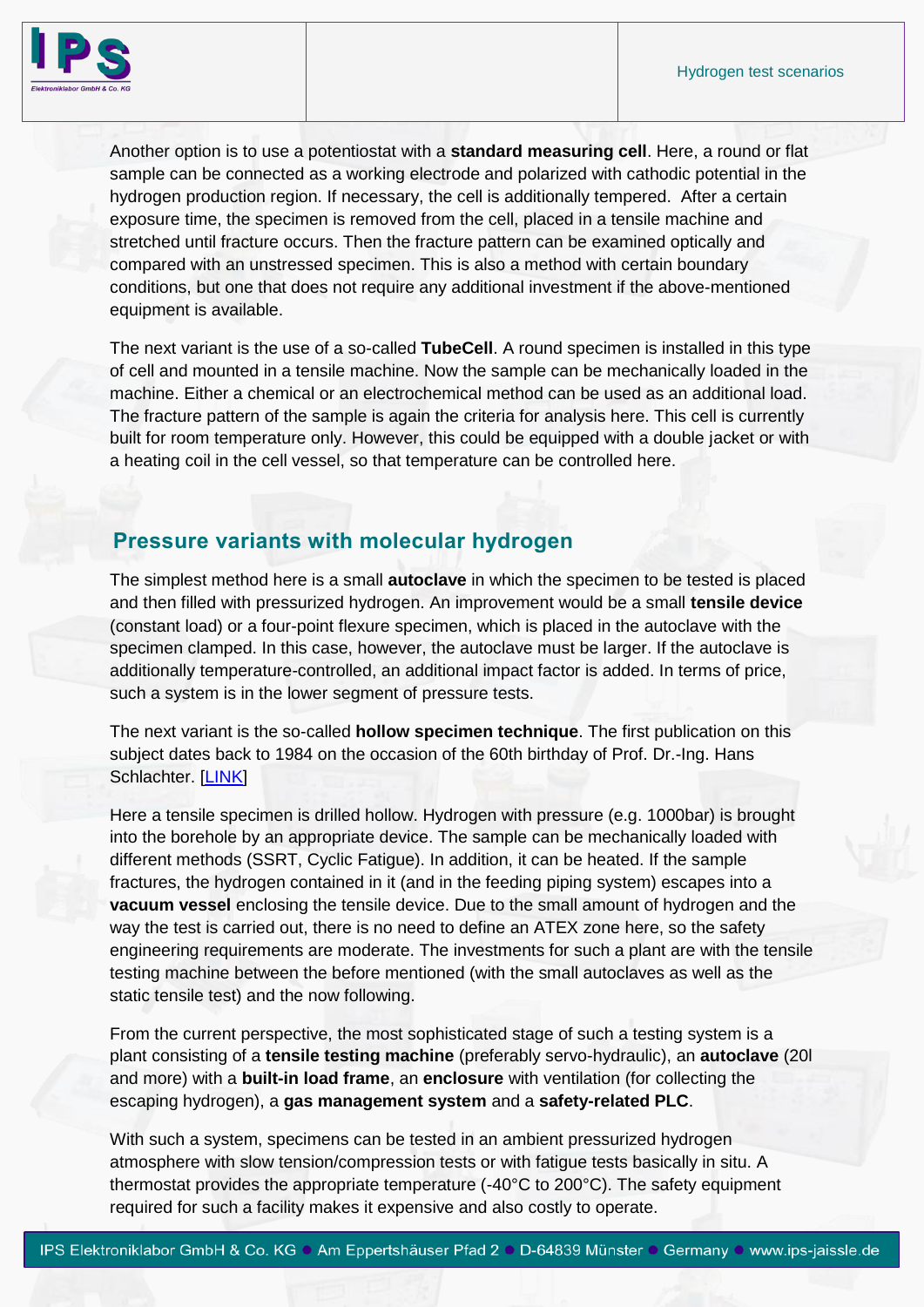

The following figure illustrates the described methods in a context that shows their increasing possibilities and investment volume. The particular methods are summarized once again in the following.

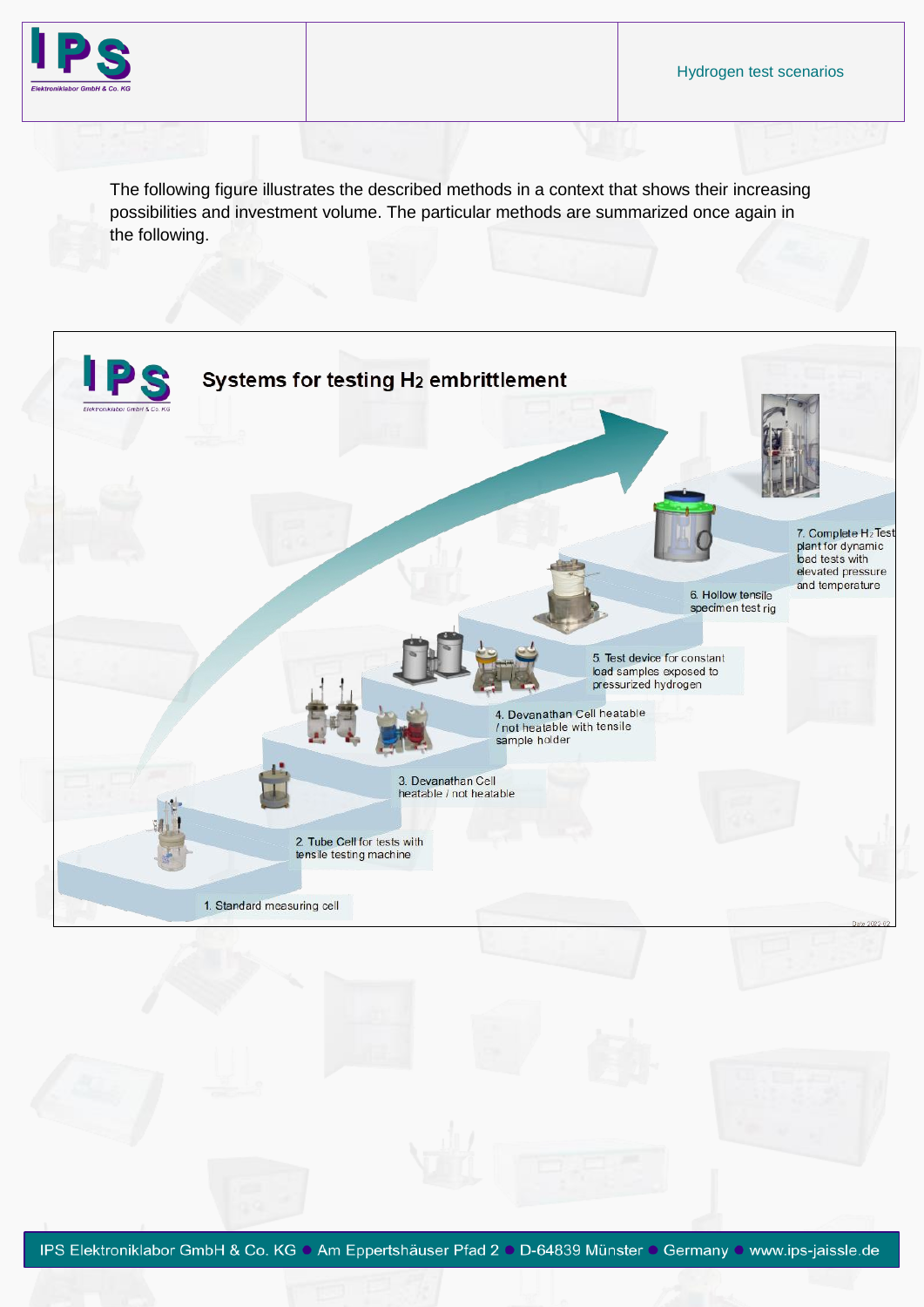

#### *1. Standard measuring cell as an instance for first experiments*

Often potentiostats, measuring cells and sometimes even tensile machines are present in the laboratories. A tensile specimen is cathodically polarized in the corrosion measuring cell so that hydrogen is generated. This hydrogen penetrates into the sample (if necessary with the help of thiourea and temperature). After a defined time, the specimen is removed from the cell, clamped in a tensile testing machine and mechanically loaded until the specimen breaks. A "normal" sample shows the typical necking at the fracture point, a sample damaged with H2 shows a brittle fracture.

Equipment requirement:

- Potentiostat / Galvanostat
- Measuring cell
- Tensile testing machine
- Optional: thermostat

# *2. Tube Cell for test with a load testing machine*

With the use of this cell, the above process can be performed in one. The round tensile specimen is simultaneously tensed and electrochemically polarized. This can significantly reduce the experiment time.

Equipment requirements:

- Potentiostat / Galvanostat
- Tube-Cell as measuring cell
- Load testing machine.

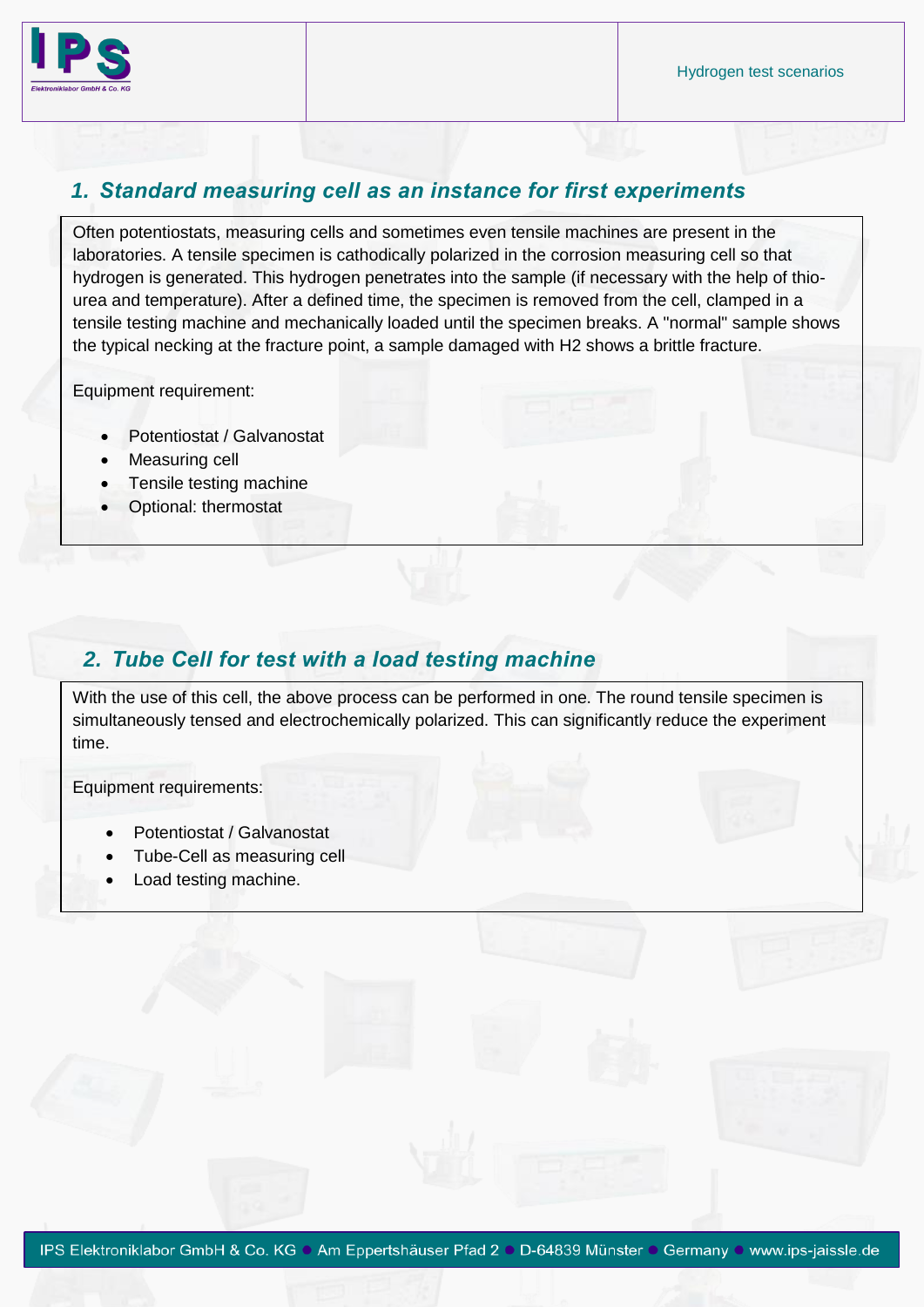

## *3. Devanathan Cell heatable / not heatable*

A Devanathan cell, often called a double-half cell, allows a sample to be clamped as in a membrane. On the left side, usually called the charging side, hydrogen is generated electrochemically (possibly also purely chemically by pickling), which rises but also diffuses through the steel. On the right side, usually called the measuring side, the hydrogen-induced current is measured electrochemically. Such a sample, usually a flat sample, can also be drawn to the point of fracture after polarization in the load testing machine.

Equipment requirements:

- 1 or 2 Potentiostat(s) / Galvanostat(s)
- Devanathan cell
- Optional: load testing machine, thermostat

# *4. Devanathan Cell heatable / not heatable with tensile sample holder*

Devices setup as under 3, but here the tensile specimen is inserted directly into a tensile specimen holder developed by us for Devanathan cells. The sample is exposed electrochemically to hydrogen permeation and mechanically to tensile stress.

Equipment requirements:

- 1 or 2 Potentiostat(s) / Galvanostat(s)
- Devanathan cell
- Tensile specimen holder for Devanathan cell
- Optional: tensile testing machine, thermostat.

# *5. Test device for constant load samples exposede to pressurized hydrogen*

This compact unit contains three small autoclaves, a high pressure pump (1000bar) and a heater (200 °C). The samples are mechanically preloaded with a small "constant load" tension device and placed completely into the autoclaves (3 samples at a time). Then the autoclaves are brought to nominal pressure and heated. By this device samples can be loaded from the outside with pressurized hydrogen and with temperature. After a defined measuring time, the experiment is terminated and the samples are removed from the autoclaves. If they are not broken, this can be done by clamping them in a load system. The same can be done with 4-point bend specimens.

Equipment requirements:

- Test stand with autoclaves
- Heating and control system